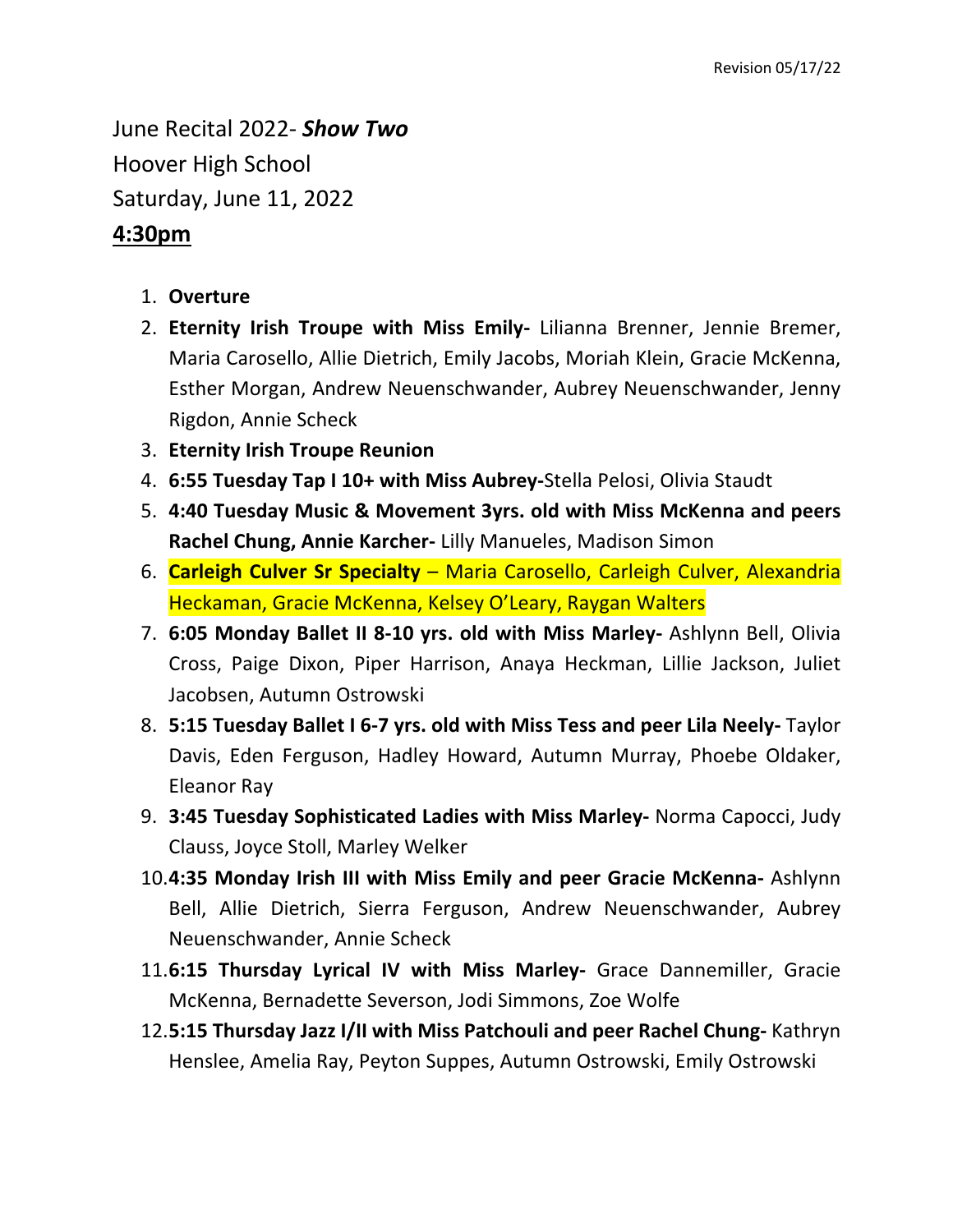- 13.**4:25 Monday Pointe IV with Miss Marley-** Maria Carosello, Carleigh Culver, Kelsey O'Leary, Riley Thole, Raygan Walters
- 14.13.**4:35 Wednesday Tap III with Miss Marley-** Peyton Thole, Aubrey Neuenschwander
- 15.**Miss Lauren Solo**
- 16.15.**6:15 Tuesday Musical Theater I 6-9 yrs. old with peer Lilly Simmons-**Ashlynn Bell, Piper Harrison, Priscilla Jeffery, Phoebe Oldaker, Autumn Ostrowski, Emily Ostrowski
- 17.**7:45 Thursday Adult Tap 1+ with Miss Patchouli-** Patchouli Draper, Jill Foltz, Aubrey Neely, Jennifer Neely, Elora Toews
- 18.**ATTDJrCo with Miss Marley -** Lilianna Brenner, Maria Carosello, Carleigh Culver, Emma Chung, Isabella Hernandez, Emily Howard, Gracie McKenna, Aubrey Neuenschwander, Kelsey O'Leary, Bernadette Severson, Jodi Simmons, Sofia Singarella, Peyton Thole, Riley Thole, Raygan Walters, Zoe Wolfe
- 19.**6:05 Tuesday Therapy Jazz/Musical Theater 13+ with Miss Tiffany-** Katie Decker, Jacob Frient, Rikki Jones, Taylor Moag, Amy Rozenek, Ianna Svab
- 20.**4:25 Monday Acrobatics I 7-10 yrs. old with Miss Patchouli-** Aubree Agona, Lillie Jackson, Amelia Ray, Juliette Svab
- 21.**7:45 Thursday Hip Hop II 9+ with Miss Amanda and peer Emily Howard-**Olivia Cross, Alexa Sawtell, Ava Moore, Bree West
- 22.**Sr. Kickline with Miss Marley-**Maria Carosello, Carleigh Culver, Emma Chung, Mischa Fill, Isabella Hernandez, Rachael Herron, Emily Howard, Braylie Law, Gracie McKenna, Olivia Mott, Aubrey Neely, Kelsey O'Leary, Tess Rosler, Sofia Singarella, Peyton Thole, Riley Thole, Raygan Walters
- 23.**7:55 Tuesday Lyrical II/III 13+ with Miss Tiffany-** Marybeth Gray, Annie Karcher, Paige Nicholas, Lilly Simmons, Leah Stoynoff
- 24.**7:05 Thursday Pre-Company with Miss McKenna and peer Emma Chung-**Baylee Lane, Piper Harrison, Anaya Heckman, Autumn Ostrowski, Emily Ostrowski, Julia Staudt
- 25.**4:40 Tuesday Therapy Dance 4-8 yrs. old with Miss Alyssia and peers Rikki Jones, Mischa Fill, Lila Neely-** Anna Heckert, Maleah Jackson, Hannah Walsh, and Abrielle Willis